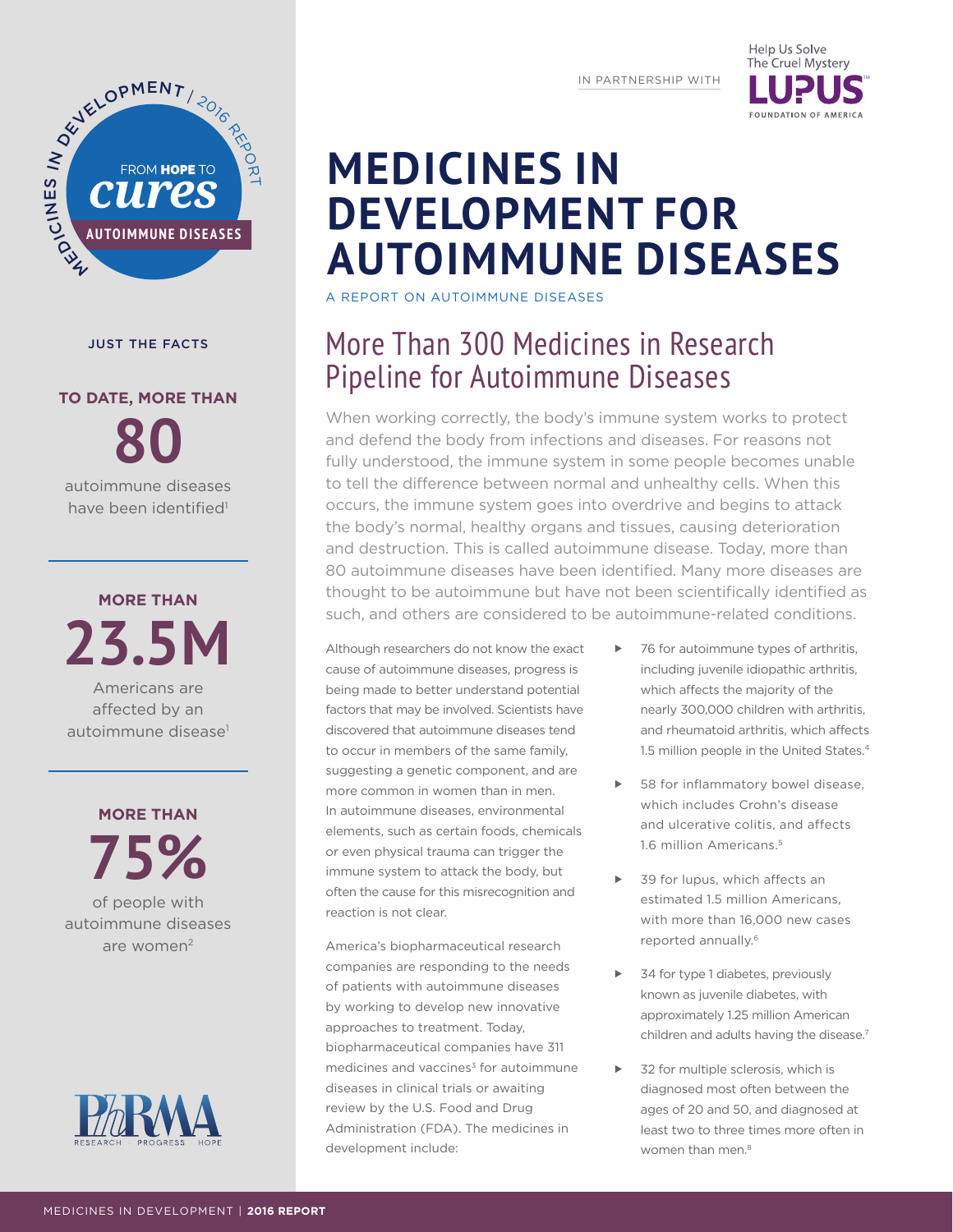## Medicines in the Pipeline for Autoimmune Diseases

The 311 medicines in development for patients with autoimmune diseases use exciting new approaches aided by the growing scientific understanding of many of these diseases. In addition, medicines already approved to treat one autoimmune disease are being studied for applicability in treating additional diseases. Some of the medicines in the pipeline for autoimmune diseases include:

#### **LUPUS (SYSTEMIC LUPUS ERYTHEMATOSUS)**

A monoclonal antibody medicine in development for the treatment of lupus acts against a protein in the body that is thought to play a key role in the development of the disease. The protein helps regulate the activity of the immune system. By inhibiting the activity of the protein, the medicine is expected to halt the development of lupus.

#### **PSORIASIS**

Several monoclonal antibody medicines are in development for psoriasis that target a specific subunit of a receptor gene. The monoclonal antibodies bind

to and neutralize the gene, which is thought to play a key role in autoimmune inflammatory processes that have been linked to many chronic autoimmune diseases, including psoriasis.

#### **SJÖGREN'S SYNDROME**

A monoclonal antibody medicine in development for the treatment of Sjögren's syndrome binds to a protein in the body and prevents its interaction with stimulators on immune cells called activated T-cells. Preventing the interaction between the protein and the stimulator is thought to prevent increased immune cell responses associated with autoimmune diseases, such as Sjögren's.



*<http://phrma.org/sites/default/files/pdf/medicines-in-development-drug-list-autoimmune-diseases.pdf>*

Phase I

Phase II

Phase  $\rm III$ 

Application

submitted

**HARMA** PROGRES

www.PhRMA.org

### Autoimmunerelated disorders and co-occurring diseases

Because autoimmune diseases can share common genetic and immunological links, it is not uncommon for a person with one autoimmune disease to be diagnosed with another autoimmune disease. According to the Gluten Intolerance Group, people with celiac disease are at a higher risk for developing other autoimmune diseases, such as type 1 diabetes and autoimmune thyroid disease.

In addition, several diseases are related to autoimmunity or caused by an autoimmune disease but are not themselves autoimmune diseases. For example, an immune response to a virus can cause damage to the heart called myocarditis. An inflammation of the blood vessels, called vasculitis, can also be autoimmune-related. Mastocytosis has also been implicated in various autoimmune diseases.

### **"…AUTOIMMUNE DISEASES ARE BEST RECOGNIZED AS A FAMILY OF RELATED DISORDERS THAT MUST BE STUDIED TOGETHER AS WELL AS INDIVIDUALLY."**

*NIH BIENNIAL REPORT,*  For a complete list of the 311 medicines in development, please visit: *2012-2013* 

Scleroderma

Sjögren's Syndro

Nonspecific Dise

Other Dis

**13** 

18

17

 $\mathbf{q}$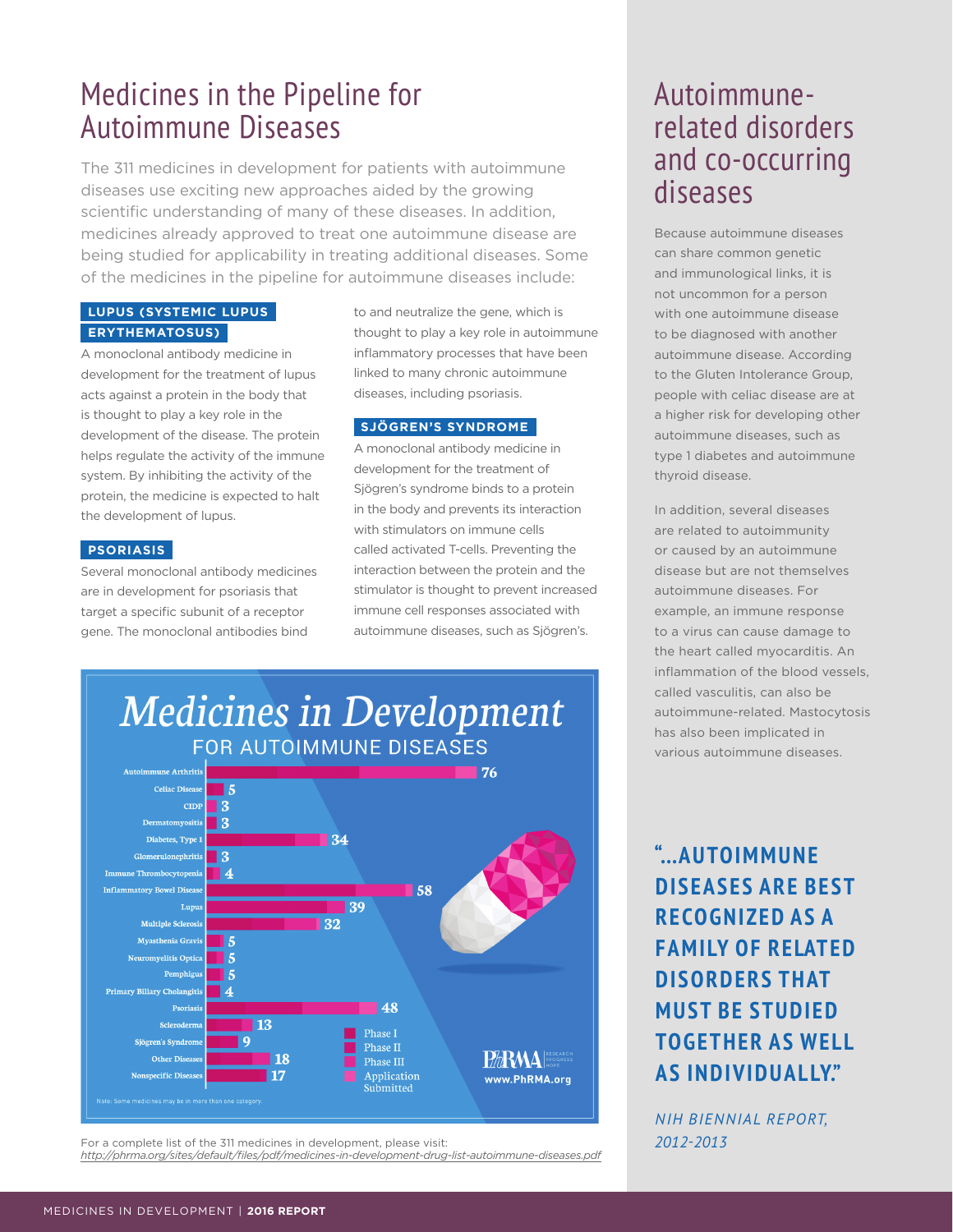## Stacey Kozel: A Personal Story Shared by the Lupus Foundation of America

Lupus is a mysterious and complicated disease that is difficult to diagnose and challenging to treat. It can damage any part of the body, including the skin, joints, and internal organs. It is a disease of flares over periods of time when symptoms are particularly active.

Lupus is a cruel mystery that ravages different parts of the body. It is difficult to diagnose, hard to live with and a challenge to treat. Lupus is debilitating and destructive and can be fatal.

It can strike anyone at any time, but 90 percent of people with lupus are women, and women of color are two to three times more likely to develop the disease.

Research on lupus remains underfunded relative to its prevalence and public health impact. Lupus is the prototypical autoimmune disease. While most other autoimmune diseases affect one organ system, lupus affects multiple organs and tissues in the body. Medical research on lupus may provide clues to the causes of this immune dysregulation and ultimately find cures for people with lupus as well as other autoimmune diseases.

It took more than 50 years for a new drug to be approved for lupus and an arsenal is needed to treat the complexities of the disease.

Despite its widespread prevalence, about two-thirds of the public have little or no knowledge of lupus.

Lupus is a disease of flares – unpredictable health crises that can strike anytime – which make it a challenge to live with and can greatly impact an individual's quality of life. Stacey Kozel is an example of a lupus warrior who works daily to overcome the challenges presented by lupus and persevere.

#### **STACEY KOZEL: POSSIBILITIES ARE ENDLESS**

In March 2016, 41-year-old Stacey Kozel set out to trek the estimated 2,190-mile

Appalachian Trail, despite not being able to walk because of complications from lupus. Stacey uses leg braces that walk for her by activating the muscles and bones in her legs through the movement of her hips and sensors at the knees and ankles that exchange information to mimic walking.

Since her diagnosis at age 19, Stacey has been in and out of the hospital. Lupus affects Stacey's central nervous system and prevents her heart and lungs from functioning normally. The weakening of her muscles makes it hard for her to breathe. She lost her ability to walk several times before finally ending up in a wheelchair in March 2014.

With the help of a powered wheelchair and leg braces, Stacey finished college and graduated with honors. This accomplishment was the first glimpse of the endless possibilities ahead of her.

Becoming paralyzed served as a wake-up call for Stacey, and she made a commitment to getting out of the hospital bed and back to life. She discovered leg braces that could walk for her and allow her to push the limits of possibility.

Thru-hiking the Appalachian Trail, or covering the entire distance within one year, is a mammoth feat. Typically, hikers take approximately five million steps. The trail stretches across 14 states, from Springer Mountain in Georgia to Mount Katahdin in Maine. The ascents and descents produce a total elevation gain roughly equivalent to climbing Mount Everest 16 times.



Most thru-hikers do not finish. Most thru-hikers do not have to deal with the additional challenges that Stacey faces because of her paralysis.

Stacey says the worst day on the trail is far better than the best day in the hospital. Like Stacey, many people with lupus refuse to let the disease control their lives.

Stacey does not know when the next flare will occur, and each flare tends to be more severe than the last. She takes countless medications that have horrible and unpredictable side effects. The challenges are beyond what is visible and that is true for everyone who deals with lupus.

### **STACEY'S NICKNAME ON THE TRAIL IS "IRONWILL."**

**HER IRON WILL IS AN INSPIRATION FOR PEOPLE WHO LIVE WITH LUPUS AND EVERYONE WHO BELIEVES IN INFINITE POSSIBILITIES.**